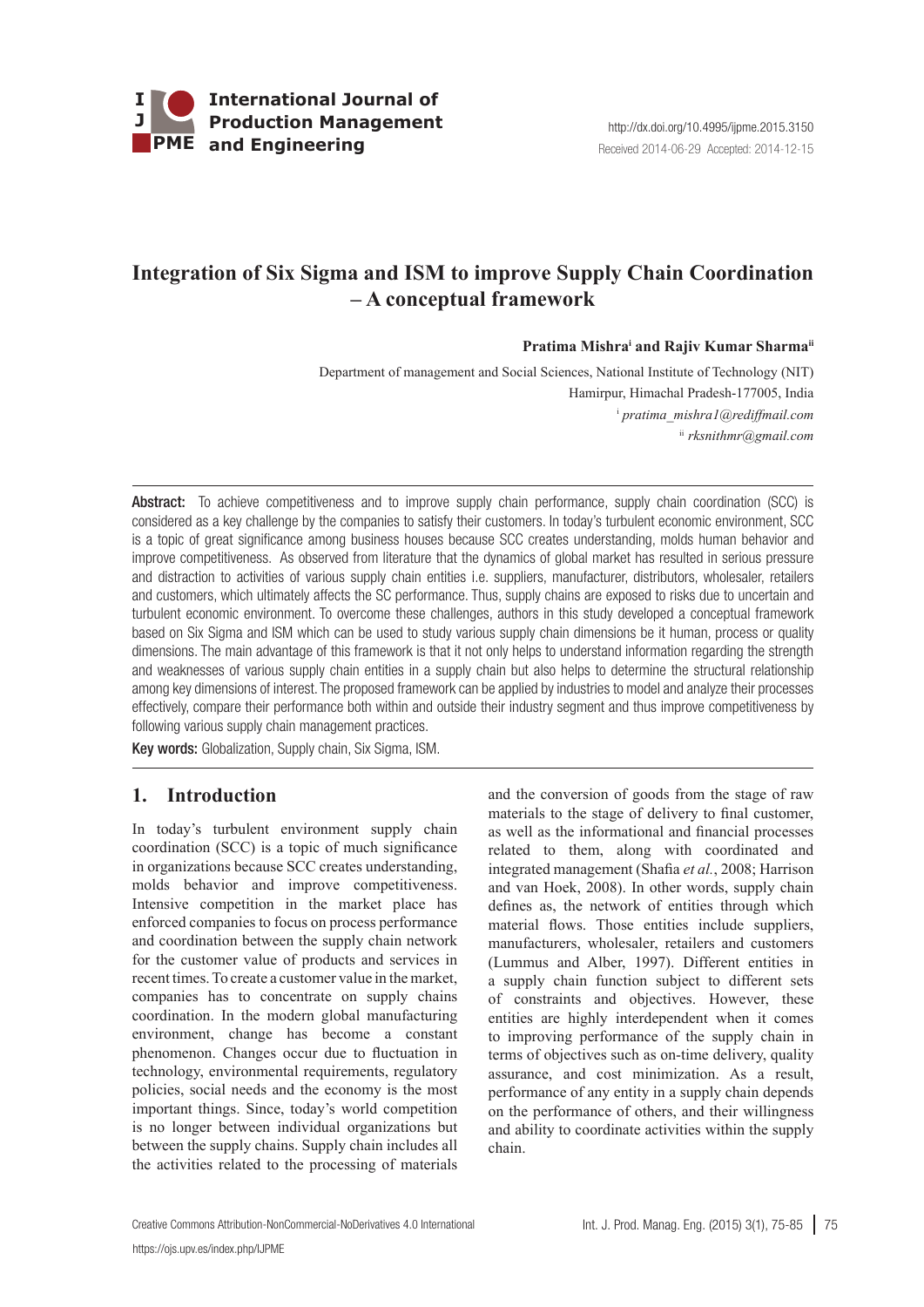A supply chain consists of all stages involved, directly or indirectly, in fulfilling a customer request. The supply chain not only includes the manufacturer and suppliers, but also warehouses, distributors, wholesaler, retailers and customers themselves (Chopra and Meindl, 2007). To improve the overall performance of supply chain, the members of supply chain may act as a part of an integrated system and coordinate with each other. Supply chain members cannot compete as independent members. The product used by the end customer passes all the way through a number of entities contributed in the value addition of the product before its consumption. Thus coordination comes into focus.

#### **1.1. Supply chain coordination**

According to Lau *et al.*, (2004) and Hervani *et al.*, (2005), supply chain is coordination of independent enterprises in order to improve the performance of the whole supply chain by considering their individual needs. Supply chain activities transform natural resources, raw materials and components into a finished product that is delivered to the end customer. Supply chain coordination is a strategic response to the challenges that arise from the dependencies supply chain members (Xu and Beamon, 2006). According to Arshinder (2008), supply chain coordination can be defined as identifying interdependent supply chain activities between supply chain members and devise mechanisms for manage those interdependencies. It is the measure of extent of implementation of such aggregated coordination mechanism, which helps in improving the performance of supply chain in the best interest of participating members.

Lee (2000) proposed supply chain coordination as a vehicle to redesign decision rights, work flow, and resources between chain members to influence better performance such as higher profit margins, improved customer service performance, and faster response time. Simatupang *et al.*, (2002) classified the coordination effort in supply chain into four categories i.e. logistics coordination, information sharing, incentive alignment and collective learning which needs to be further investigated particularly with respect to human dimensions such as information sharing and collective learning. Kim and Oh (2005) presented systems dynamics approach to coordinate supplier and manufacturer decisions regarding improvement in quality and the new product development. According to Cao *et al.*, (2008), supply chain coordination includes every effort of information exchange and integration during the courses of developing, producing and

delivering a product or services to end market places. Singh (2011) developed a framework for improving the coordination in supply chain and stressed that coordination cannot be achieved by focusing on only one or two factors of the supply chain. There are many other factors involved in achieving coordination such as human, technology, strategies, relationship, rewards, profits, and risk.

Most of the literatures focus on coordination issues in supply chain from an operational or tactics sense. How to integrate the mechanism and methods of coordination from a comprehensive or holistic sense have been rarely discussed. The static operation reference based on best practice cannot support the new intra and inter-enterprise collaboration. It is necessary to develop a systematic methodology to help enterprise to develop their requirement, to analyze the target system, to structure the coordination system and to monitor its operational performance. In this paper, authors have tried to develop a conceptual model based on Six Sigma and ISM to improve the coordination between the dimensions so as to have better understanding to inter- organizational coordination within a holistic supply chain network from the view of an industry in turbulent environment. Paper is organized as follows: A brief introduction of paper presented in section 1, Section 2 presents a Six Sigma approach. Section 3 presents the ISM approach. In the section 4 benefits of Six Sigma and ISM are presented. Research methodology is presented in section 5. Integrated framework of Six Sigma and ISM for improving SCC performance is presented in section 6. Finally conclusions are presented in section 7.

## **2. Six Sigma**

Six Sigma is a well- structured knowledge management methodology that focuses on reducing variation, measuring defects, and improving the quality of products, processes and services. Six Sigma is a statistical quality goal that equals no more than 3.4 defects per million opportunities. Six Sigma is also a business improvement program that targets process variation. Six- Sigma is not only for manufacturing, but any process where an opportunity exists for error. Six Sigma projects are based on a problem solving methodology called DMAIC (Define, Measure, Analyze, Improve, and Control).

Motorola created the Six Sigma methodology in 1986, in order to increase its competitiveness against Japanese companies in the electronics industry by improving quality levels. The name of the Six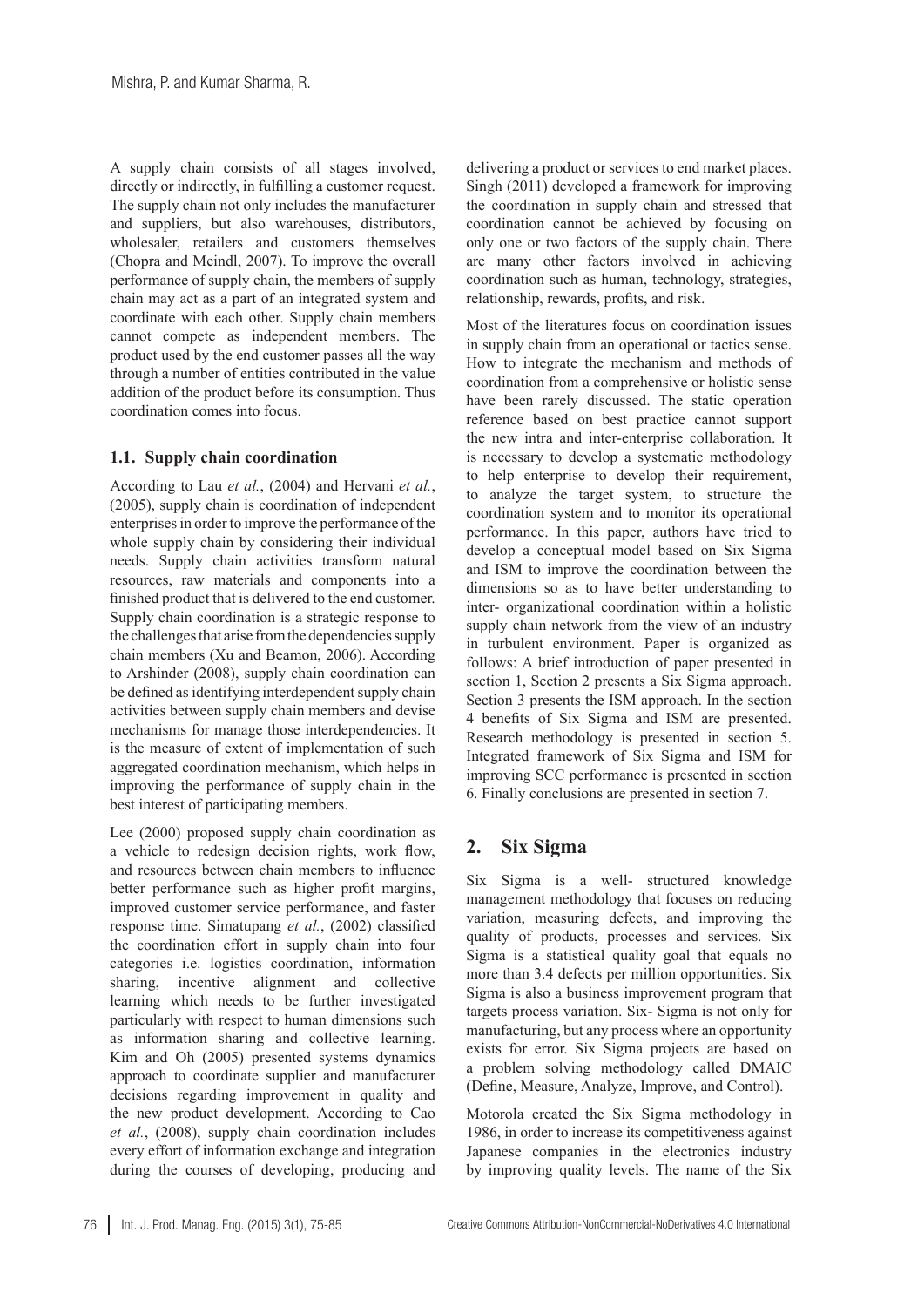Sigma methodology is derived from the Greek alphabet symbol utilized in statistics for standard deviation, a measurement to quantify variation and process inconsistency (Pande *et al.*, 2000). The DMAIC is the classic Six Sigma problem solving process. DMAIC resolve issues of defects or failure, deviation from a target, excess cost or time, and deterioration. Six Sigma reduces variation within and across the value-adding steps in a process. DMAIC identifies key requirements, deliverables, task, and standard tools for a project team to utilize when tackling problem. For solving any problem in the Six Sigma methodology is done by formulating a team of people associated with the process. The Six Sigma organizational structure includes such as Leadership is provided by a team of champions: senior champion, deployment champion and projects champion at corporate, unit and department level, respectively, supported by a team of experts. The experts are referred as Master Black Belts (who provides mentoring, training and expert support to the Black belts.

**Table 1.** Literature related to ISM.

| S. No. | Use of ISM in literature   | Authors                     |  |  |  |  |  |  |  |  |
|--------|----------------------------|-----------------------------|--|--|--|--|--|--|--|--|
|        | Knowledge management in    | Singh et al., (2003)        |  |  |  |  |  |  |  |  |
|        | engineering industry       |                             |  |  |  |  |  |  |  |  |
|        | ISM for the barriers in IT | Jharkharia and              |  |  |  |  |  |  |  |  |
|        | enablement of supply chain | Shankar (2005)              |  |  |  |  |  |  |  |  |
| 3      | ISM for improving          | Singh et al., (2007)        |  |  |  |  |  |  |  |  |
|        | competitiveness of SMEs    |                             |  |  |  |  |  |  |  |  |
| 4      | Enablers of Six Sigma      | Soti <i>et al.</i> , (2010) |  |  |  |  |  |  |  |  |
| 5      | ISM methodology for TQM    | Talib et al., (2011)        |  |  |  |  |  |  |  |  |
|        | practices                  |                             |  |  |  |  |  |  |  |  |
| 6      | Developing the framework   | Singh $(2011)$              |  |  |  |  |  |  |  |  |
|        | for coordination in SC of  |                             |  |  |  |  |  |  |  |  |
|        | <b>SMEs</b>                |                             |  |  |  |  |  |  |  |  |
|        | Framework for vendor       | Borade and                  |  |  |  |  |  |  |  |  |
|        | managed inventory adoption | Bansood (2012)              |  |  |  |  |  |  |  |  |
|        | in Indian industries       |                             |  |  |  |  |  |  |  |  |

Black Belts who usually work full time on projects at process level to solve critical problems and achieve bottom- line results and Green belts are the employees who take up Six Sigma implementation along with their job responsibilities, operating under the guidance of Black Belts. Yellow belts employees that have basic training in Six Sigma tools.

Several studies have investigated how Six Sigma methodology can effectively be employed in SCM to measure, monitor and improve the performance of the whole supply chain network. Dasgupta (2003) make out the application of Six Sigma metrics as a complete and flexible framework for evaluating and benchmarking the performance of supply chain and its entities beside world class standards. Wang *et al.*, (2004) investigated how quality management can be employed in SCM to improve the performance of various issues in the whole supply chain network using Six Sigma methodology. Knowles *et al.*, (2005) concluded that Six Sigma does have something novel to offer organizations over the contribution of existing approaches to supply chain improvement. They proposed a conceptual model that integrates the Balanced Scorecard, SCOR model (Supply Chain Reference model) and Six Sigma DMAIC methodology in a strategic and operational level cycle. Liu (2006) presented an application of Six Sigma to reduce cycle time and defects in clinical report entry. Yousef *et al.*, (2008) stated the importance of introducing the concept of Six Sigma as an effective methodology for monitoring and controlling supply chain variables. Nabhani and Shokri (2009) presented a case study to reduce the delivery lead time in food distribution with the implementation of DMAIC procedures based on the Six Sigma methodology. Chang *et al.* (2012) applied the Six Sigma (DMAIC) to manage and improve the performance of the production planning procedures. Wei and Yi-zhong (2013) proposed a framework using Six Sigma metrics which is comprehensive, flexible and easy to measure and improve supply chain performance.

# **3. ISM Methodology**

ISM was first proposed by Warfield (1974). It is an interactive learning qualitative tool in which a set of different and directly related elements are structured into a comprehensive systematic model (Warfield, 1974 and Sage, 1977). It helps to improve orders and direction to the complexity of relationship among various element of the system (Sage, 1977). The ISM process transform unclear, poorly articulated mental models of system into visible and well defined models useful for many purposes (Ahuja *et al.,* 2009). According to the Sharma *et al.* (2011), it is a method for developing the hierarchy of system enablers to represent the system structure. Thus it is a models technique as the specific relationship and orders structure are portrayed in a graphical model (Singh and Kant, 2008, Borade and Bansod, 2012).

Hence, ISM is a powerful technique, which can be applied in various fields. The application of ISM has been applied by many researchers in various literatures. Mandal and Deshmukh (1994) used the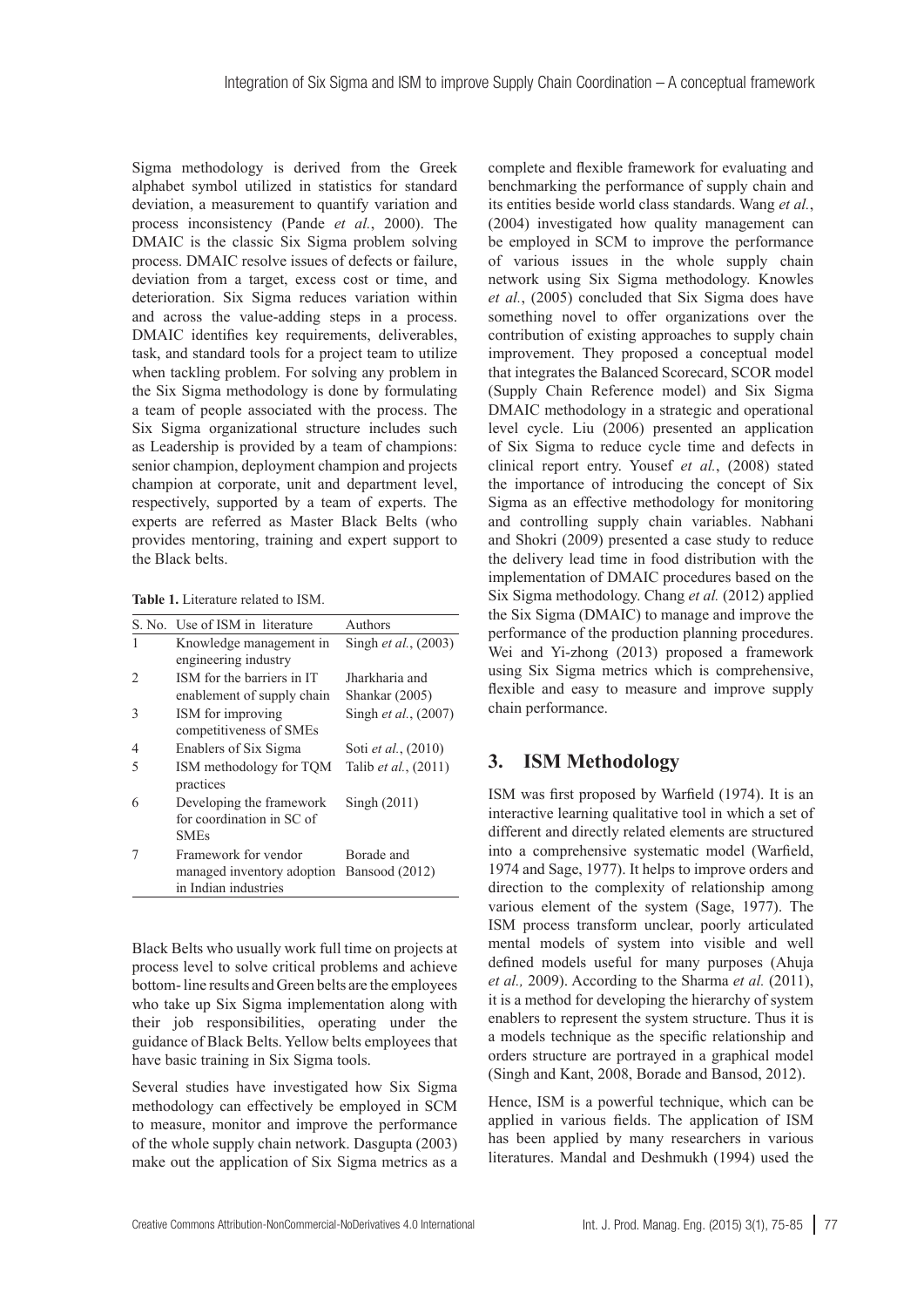ISM methodology to analyze some of the important vendor selection criteria and have shown the interrelationship between criteria and their levels. Singh *et al.* (2003) applied ISM for knowledge management in Indian industry. Singh *et al.* (2007) applied ISM for improving competitiveness of SMEs. Soti *et al.* (2010) used the ISM to study the enablers of six-sigma and to establish the relationship among them. Talib *et al.* (2011) utilize the ISM methodology to understand the mutual relationship among the TQM practices and presented a hierarchy-based model of the practices. Singh (2011) employed ISM approach to develop the structural relationship among different factors of coordination and responsiveness in supply chain to take strategic decision. Borade and Bansod (2012) applied ISM based framework for vendor managed inventory adoption in Indian industry. Few of the literature related to ISM are shown in Table 1.

The various steps involved in the ISM technique are shown in Figure 1:

| Step 1: Literature review of SCM dimensions                             |
|-------------------------------------------------------------------------|
| Step 2: Identification of dimensions                                    |
| Step 3: Prioritization of dimensions on the basis of<br>six-sigma value |
| Step 4: Establish contextual relationship between<br>dimensions         |
| Step 5: Develop a structural self-interaction matrix                    |
| Step 6: Develop a Reachability matrix                                   |
| Step 7: Partition the Reachability matrix into<br>different levels      |
| Step 8: Prepare the ISM                                                 |
| Step 9: Calculate driver and driven power of<br>dimensions              |
| Step 10: MICMAC analysis                                                |

**Figure 1.** Flow diagram for research methodology of ISM.

## **4. Benefits of Six Sigma**

Six Sigma benefits are related to various areas such as reduction in process variability, reduction in inprocess defect levels, reduction in maintenance inspection time, improving capacity cycle time, improving inventory on time delivery, increasing savings in capital expenditures, increase in profitability, reduction of operational costs, reduction

in the cost of poor quality, increase in productivity, reduction cycle time, reduction of customer complaints, improved sales and reduce inspection (Antony *et al.*, 2005, 2007, Knowles *et al.* 2005). It is also a customer and data driven problem solving methodology and provide training and development to the organizations widely.

Although Six Sigma has been established highly successful in many industries and functional applications, one of the critical weaknesses of Six Sigma is the lack of a fundamental methodology for leveraging strategic and operational opportunities to drive the selection and execution of high priority projects. The Six Sigma approach also relies upon the existence of fundamental process capabilities and some levels of organizational maturity around the process. Six Sigma focuses on reducing the variability in order to improve the process, but it does not believe an early possibility to replenish them. Six Sigma is data dependent tools and techniques difficult to use in situations where data is not available or readily collected. So, if we come across at the strength and weakness of each of these methodologies it is apparent that they need each other. The strong fact-based, data-driven problem solving approaches that Six Sigma has helps to discover root causes. So it needs to develop integrated framework in turbulent environment to improve the supply chain performance and satisfy the customers.

## **5. Research Methodology**

In this paper authors has considered two methodologies from a management point of you, by investigating snag and opportunity. The approach to enable this study has been a qualitative one. The secondary data ranging from 2000 to 2014 has been studied to work upon the gaps and subsequently to identify the dimensions. On the basis of the identified dimensions, a conceptual framework has been proposed based on Six Sigma and ISM by considering various supply chain dimensions i.e. human, process and output dimensions such as quality, cost etc. The section presents summary of some significant studies with reference to supply chain coordination. The various supply chain coordination issues ranging from administrative to technical i.e. management commitment, supplier selection, information processing, information technology, order fulfillment, EDI, VMI etc. which help in coordination among various supply chain entities and improve supply chain performance as shown in Table 2.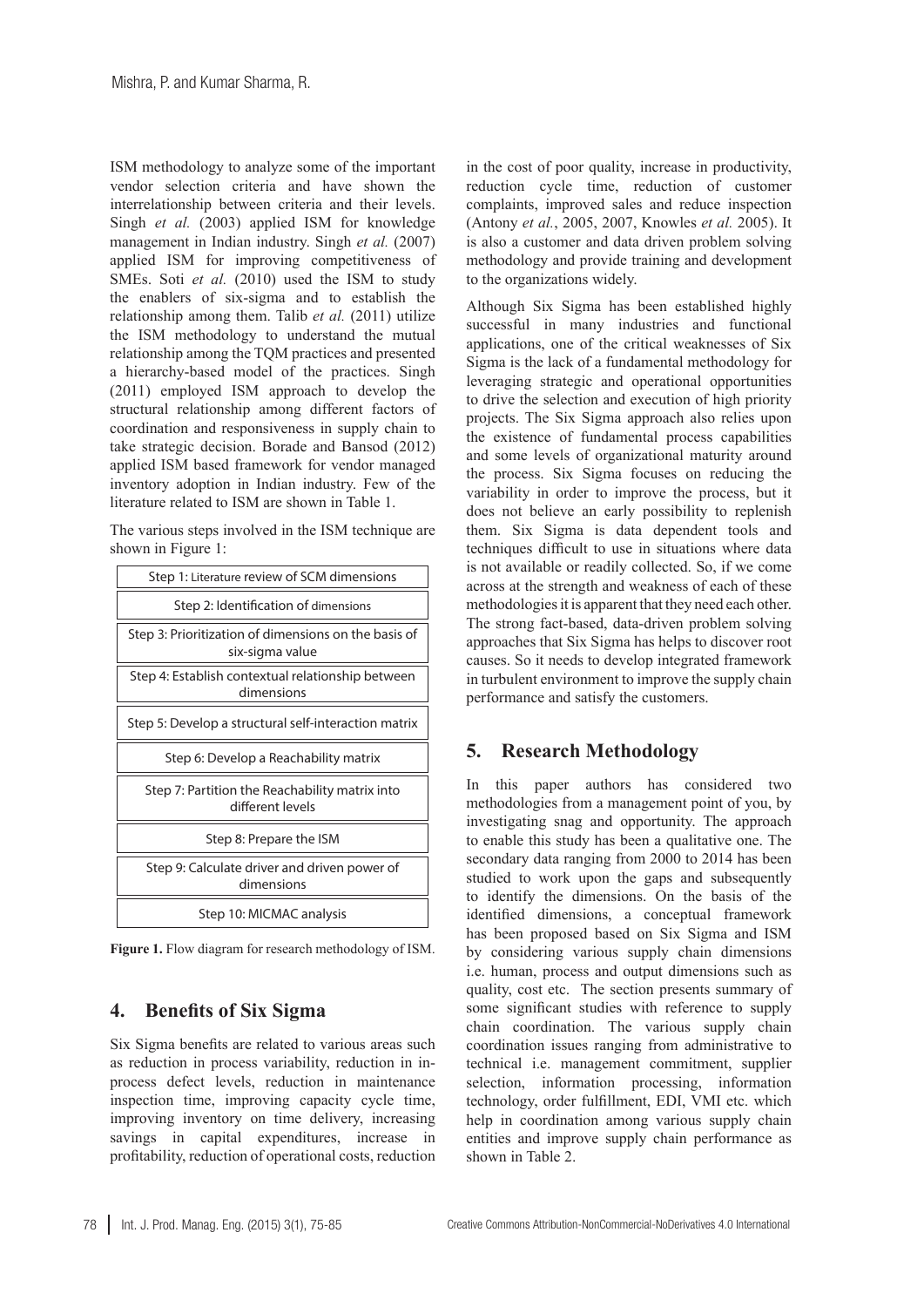**Table 2.** Dimensions of supply chain coordination.

|                |                          |                  |                    | Dimensions   |                        |                    |                     |                     |            |                   |                       |                     |                             |                        |                                |             |                                |            | Methodology     |                        |                  |                        |                                 |                   |                              |            |                    |
|----------------|--------------------------|------------------|--------------------|--------------|------------------------|--------------------|---------------------|---------------------|------------|-------------------|-----------------------|---------------------|-----------------------------|------------------------|--------------------------------|-------------|--------------------------------|------------|-----------------|------------------------|------------------|------------------------|---------------------------------|-------------------|------------------------------|------------|--------------------|
|                | No. Authors              | Year             | Managerial support | Coordination | Information technology | Supplier selection | Distribution system | Information sharing | Leadership | Order fulfillment | Customer satisfaction | Feedback and Reward | Vendor management inventory | Training and Education | Cooperation<br>Communication & | Forecasting | Quality management/improvement | Lead time  | Self-management | Innovation performance | Team flexibility | Employee participation | Process improvement orientation | Literature review | Conceptual model / framework | Case study | Empirical analysis |
| 1              | Kanji and<br>Wallace     | 2000             | $\sqrt{}$          |              |                        |                    |                     |                     |            |                   | $\sqrt{}$             |                     |                             |                        | $\sqrt{}$                      |             | $\sqrt{\phantom{a}}$           |            |                 |                        | $\sqrt{}$        | $\sqrt{}$              | $\sqrt{\phantom{a}}$            |                   |                              |            | $\sqrt{ }$         |
| $\overline{c}$ | Brah et al.              | 2000             | $\sqrt{}$          |              |                        |                    |                     |                     | $\sqrt{}$  |                   | V                     | $\sqrt{}$           |                             | √                      |                                |             |                                |            |                 |                        |                  | V                      | Ń                               | $\sqrt{}$         |                              |            |                    |
| 3              | Romano and<br>Vinelli    | 2001             |                    |              |                        |                    | $\sqrt{}$           |                     |            |                   |                       |                     |                             |                        | $\sqrt{}$                      |             | $\sqrt{2}$                     | $\sqrt{ }$ |                 |                        |                  |                        | $\sqrt{2}$                      |                   |                              | $\sqrt{2}$ |                    |
| 4              | Tracy et al.             | 2001             |                    |              |                        |                    |                     |                     |            |                   |                       |                     |                             | $\sqrt{}$              |                                |             |                                |            | $\sqrt{}$       |                        |                  |                        |                                 |                   |                              |            |                    |
| 5              | Chen and<br>Paulraj      | 2004             | $\sqrt{}$          |              | $\sqrt{}$              | $\sqrt{ }$         | $\sqrt{}$           |                     | $\sqrt{}$  |                   | $\sqrt{ }$            |                     |                             |                        | $\sqrt{2}$                     |             |                                |            |                 |                        | $\sqrt{2}$       |                        | $\sqrt{\phantom{a}}$            |                   |                              |            |                    |
| 6              | Lin et al.               | 2005             | $\sqrt{}$          |              |                        | $\sqrt{}$          |                     |                     |            |                   | V                     |                     |                             | $\sqrt{}$              |                                |             |                                |            |                 |                        |                  |                        | V                               |                   | $\sqrt{}$                    |            |                    |
| $\overline{7}$ | Sila and<br>Ebrahimpour  | 2005             | $\sqrt{}$          |              |                        | $\sqrt{2}$         |                     |                     | $\sqrt{}$  |                   | $\sqrt{}$             | $\sqrt{}$           |                             | $\sqrt{}$              | $\sqrt{}$                      |             | $\sqrt{ }$                     |            |                 | $\sqrt{}$              | $\sqrt{2}$       | $\sqrt{}$              |                                 | $\sqrt{}$         |                              |            |                    |
| 8              | Robinson and<br>Malhotra | 2005             | $\sqrt{}$          |              | $\sqrt{}$              | $\sqrt{2}$         |                     |                     | $\sqrt{2}$ |                   |                       |                     |                             |                        | $\sqrt{}$                      |             | $\sqrt{2}$                     |            |                 | $\sqrt{}$              |                  |                        | $\sqrt{}$                       | $\sqrt{}$         |                              |            |                    |
| 9              | Burgess et al.           | 2006             |                    |              | $\sqrt{}$              |                    |                     | V                   | $\sqrt{}$  |                   |                       |                     |                             |                        | $\sqrt{}$                      |             |                                |            |                 |                        |                  |                        | V                               | $\sqrt{}$         |                              |            |                    |
|                | $10$ Li et al.           | 2006             |                    |              |                        |                    |                     | $\sqrt{}$           |            |                   |                       |                     |                             |                        |                                |             |                                |            |                 | $\sqrt{}$              |                  |                        |                                 |                   | $\sqrt{}$                    |            |                    |
|                | 11 Li and Lin            | $2006 \sqrt{}$   |                    |              |                        | $\sqrt{}$          |                     |                     |            |                   | V                     |                     |                             |                        |                                |             |                                | $\sqrt{}$  |                 |                        |                  |                        |                                 |                   |                              |            |                    |
| 12             | Samat et al.             | 2006             | $\sqrt{}$          |              |                        |                    |                     | $\sqrt{}$           |            |                   |                       |                     |                             | V                      | $\sqrt{}$                      |             |                                |            |                 |                        |                  | V                      |                                 |                   |                              |            | V                  |
|                |                          |                  |                    |              | $\sqrt{}$              |                    |                     |                     |            |                   |                       |                     |                             |                        |                                |             |                                |            |                 |                        |                  |                        |                                 |                   |                              |            |                    |
|                | 13 Hsu et al.            | 2007             |                    |              |                        |                    |                     | $\sqrt{}$           |            |                   |                       |                     |                             |                        |                                |             |                                |            | $\sqrt{}$       |                        |                  |                        |                                 |                   | V                            |            |                    |
|                | 14 Koh et al.            | 2007             |                    |              |                        |                    |                     | $\sqrt{}$           |            |                   |                       |                     |                             | $\sqrt{}$              |                                |             |                                |            |                 |                        |                  |                        |                                 |                   |                              |            |                    |
| 15             | Ooi et al.               | 2007             | W                  |              |                        |                    |                     |                     |            |                   |                       |                     |                             | $\sqrt{}$              | $\sqrt{}$                      |             | V                              |            | $\sqrt{}$       |                        |                  |                        |                                 |                   |                              |            |                    |
|                | 16 Yousuf et al.         | 2007             |                    |              |                        |                    |                     |                     | $\sqrt{}$  |                   | $\sqrt{}$             | $\sqrt{}$           |                             | $\sqrt{}$              | $\overline{\sqrt{ }}$          | $\sqrt{}$   | $\sqrt{}$                      |            |                 |                        |                  | $\sqrt{}$              |                                 |                   |                              |            |                    |
| 17             | Arshinder &<br>Deshmukh  | 2008             |                    | $\sqrt{}$    | $\sqrt{}$              |                    | $\sqrt{}$           | $\sqrt{}$           |            |                   |                       |                     |                             |                        |                                |             |                                |            |                 |                        |                  |                        |                                 | $\sqrt{}$         |                              |            |                    |
| 18             | Kaynak and<br>Hartley    | 2008             | $\sqrt{}$          |              | $\sqrt{}$              | $\sqrt{}$          |                     |                     |            |                   | $\sqrt{}$             |                     |                             | $\sqrt{}$              |                                |             | $\sqrt{ }$                     |            |                 |                        |                  | $\sqrt{}$              | $\sqrt{}$                       |                   | $\sqrt{}$                    |            | $\sqrt{}$          |
| 19             | Tews and<br>Tracey       | 2008             |                    |              |                        |                    |                     |                     |            |                   |                       | $\sqrt{}$           |                             | $\sqrt{}$              |                                |             |                                |            | $\sqrt{}$       |                        |                  |                        |                                 |                   |                              |            | $\sqrt{}$          |
| 20             | Chang                    | 2009             |                    |              |                        | $\sqrt{}$          |                     |                     | V          |                   | $\sqrt{}$             |                     |                             |                        |                                |             | V                              |            | $\sqrt{}$       |                        |                  | $\sqrt{}$              | V                               | $\sqrt{}$         |                              |            |                    |
|                | 21 Sit et al.            | $ 2009 \sqrt{}$  |                    |              |                        |                    |                     |                     | $\sqrt{}$  |                   | $\sqrt{}$             | $\sqrt{}$           |                             |                        |                                |             | $\sqrt{}$                      |            |                 |                        |                  |                        | $\sqrt{}$                       |                   |                              |            | V                  |
|                | 22 Khang et al.          | 2010             |                    |              | V                      |                    |                     | $\sqrt{}$           | $\sqrt{}$  |                   |                       |                     |                             | $\sqrt{}$              |                                |             |                                |            |                 |                        |                  |                        |                                 |                   |                              |            | V                  |
|                | $23$ Li et al.           | 2010             |                    |              |                        |                    |                     |                     |            |                   |                       |                     |                             |                        |                                |             |                                | $\sqrt{}$  | $\sqrt{}$       |                        | $\sqrt{}$        |                        |                                 |                   |                              |            | $\sqrt{}$          |
|                | 24 Wu and Weng           | 2010             |                    |              |                        | $\sqrt{}$          |                     |                     |            | $\sqrt{}$         |                       |                     |                             |                        |                                |             |                                |            |                 |                        |                  |                        |                                 |                   | V                            |            | $\sqrt{}$          |
|                | 25 Srikantha et al.      | $ 2010 \sqrt{ }$ |                    |              | $\sqrt{}$              |                    |                     |                     |            |                   | $\sqrt{}$             |                     |                             |                        |                                |             |                                |            |                 |                        |                  | V                      |                                 |                   |                              |            | $\sqrt{}$          |
|                | 26 Chong et al.          | 2011             |                    |              | $\sqrt{}$              |                    |                     | V                   |            |                   |                       |                     |                             |                        |                                |             |                                |            |                 |                        |                  |                        | V                               |                   | V                            |            | $\sqrt{}$          |
| 27             | Mishra &<br>Sharma       | 2011             | $\sqrt{}$          |              |                        |                    |                     | $\sqrt{}$           | $\sqrt{}$  |                   |                       | $\sqrt{}$           |                             | $\sqrt{}$              |                                |             |                                |            |                 |                        |                  |                        |                                 |                   | $\sqrt{ }$                   |            |                    |
|                |                          |                  |                    |              |                        |                    |                     |                     |            |                   |                       | $\sqrt{}$           |                             |                        |                                |             |                                |            |                 |                        |                  |                        |                                 |                   |                              |            |                    |
|                | $28$ Singh               | 2011             | $\sqrt{}$          |              | $\sqrt{}$              |                    |                     | $\sqrt{}$           |            |                   |                       |                     |                             | V                      | $\sqrt{}$                      | $\sqrt{}$   |                                |            |                 |                        |                  |                        |                                 |                   | $\sqrt{}$                    |            |                    |
|                | 29 Talib et al.          | 2011             | $\overline{\vee}$  |              |                        | $\sqrt{}$          |                     |                     |            |                   | V                     | $\sqrt{}$           |                             | $\sqrt{}$              | $\sqrt{}$                      |             | $\sqrt{}$                      |            |                 | V                      |                  | V                      | $\sqrt{}$                       |                   | $\sqrt{}$                    |            |                    |
| 30             | Agus and<br>Hajinoor     | 2012             |                    |              |                        |                    |                     |                     |            |                   |                       |                     |                             |                        |                                |             | $\sqrt{}$                      | $\sqrt{}$  |                 |                        |                  |                        |                                 |                   | $\sqrt{}$                    |            | $\sqrt{}$          |
| 31             | Borade and<br>Bansood    | 2012             |                    |              |                        |                    | $\sqrt{}$           |                     |            |                   |                       |                     | $\sqrt{}$                   |                        |                                | $\sqrt{}$   |                                | $\sqrt{}$  |                 |                        |                  |                        |                                 |                   | $\sqrt{2}$                   |            |                    |
|                | 32 Vanichchinchai 2012   |                  |                    |              |                        |                    |                     |                     |            |                   |                       |                     |                             |                        |                                |             | $\sqrt{}$                      |            |                 |                        |                  | V                      |                                 |                   | $\sqrt{}$                    |            | V                  |
|                | 33 Bala                  | 2013             |                    | V            | $\sqrt{}$              |                    |                     |                     |            |                   |                       |                     |                             |                        |                                |             | $\sqrt{}$                      |            |                 |                        |                  |                        | $\sqrt{}$                       |                   |                              |            | V                  |
| 34             | Luai and<br>Sawalha      | 2013             |                    |              |                        |                    |                     |                     |            |                   |                       |                     |                             |                        |                                |             | $\sqrt{ }$                     |            |                 |                        |                  |                        |                                 |                   |                              | $\sqrt{ }$ |                    |
| 35             | Karimi and<br>Rafiee     | 2014             |                    |              |                        |                    |                     | $\sqrt{}$           |            |                   |                       |                     |                             |                        |                                |             | $\sqrt{}$                      | $\sqrt{}$  | $\sqrt{}$       | $\sqrt{ }$             |                  |                        |                                 |                   |                              |            | $\sqrt{}$          |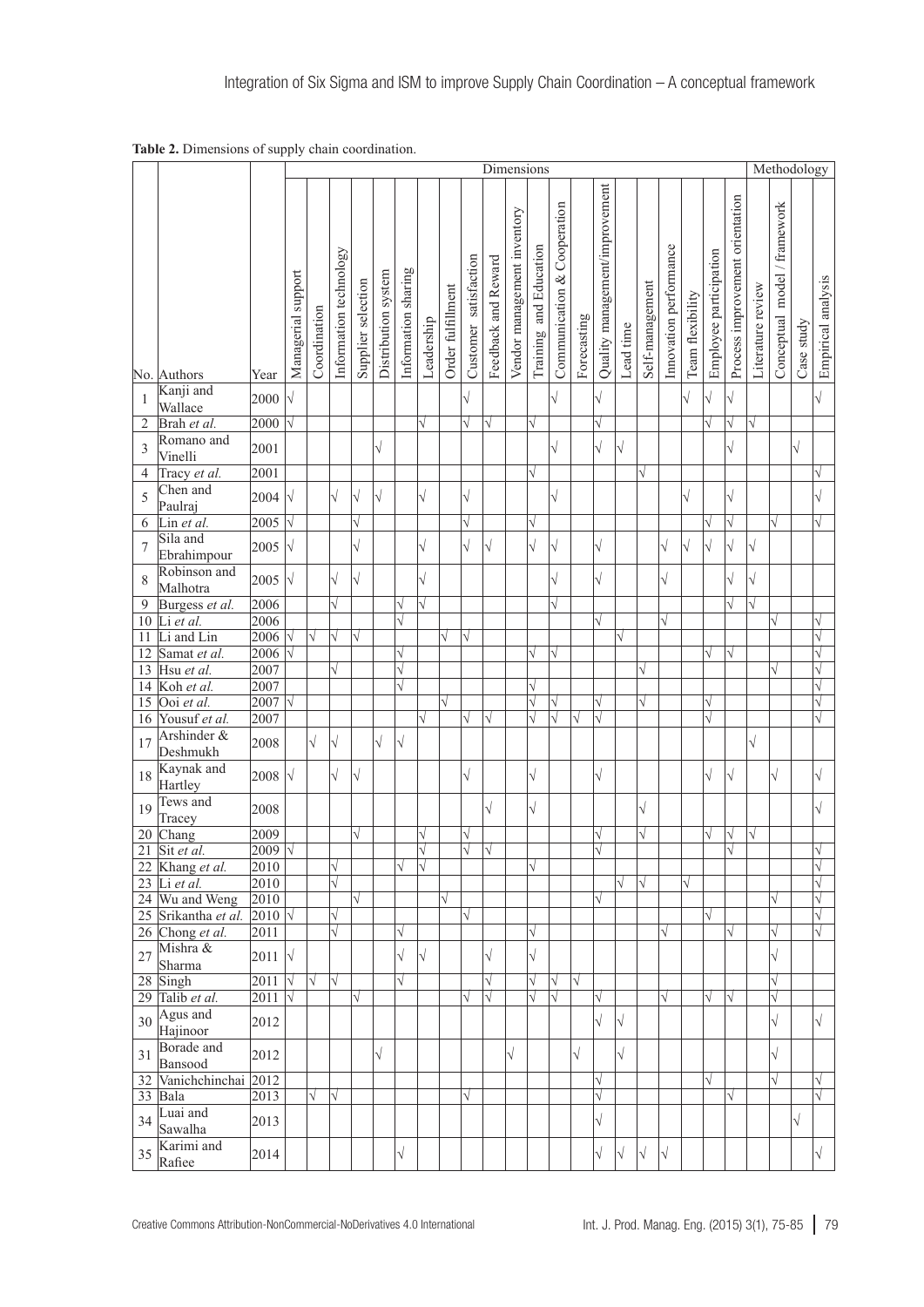The technical dimensions includes use of information technology, Six Sigma, E-business technology, JIT and lean practices, use of EDI, VMI for inventory management. The implementation of IT technologies, such as EDI, enterprise resource planning and CRM systems can improve supply chain performance. IT helps supply chain members to share information in real time (Chong *et al.*, 2011).

# **6. Integrated framework of Six Sigma and ISM for improving SCC performance**

Figure 2 presents an integrated framework of Six Sigma and ISM for improving supply chain coordination (SCC) performance. The framework consists of three phases i.e. (i) Identification, (ii)

Prioritization, (iii) Modeling. In order to achieve customer satisfaction, companies need coordination, both in internal process/functions and between different players in the supply chain network. As a consequence, the organization of the company must be considered in an integrated way through staff involvement and the sharing of objectives between the different dimensions. Six Sigma and ISM focus on these fundamentals. Thus the integrated framework is ideal for discovering a new convergent approach. It helps in achieving coordination between different dimensions such as human dimensions, process dimensions and output dimensions as it is described in literature as the most promising model for supply chain strategic decisions making. SCM practices are defined as the set of activities undertaken by an organization to promote effective management of its supply chain and are recognized as one of the most



**Figure 2.** Integrated framework for effective SCC with focus on dimensions.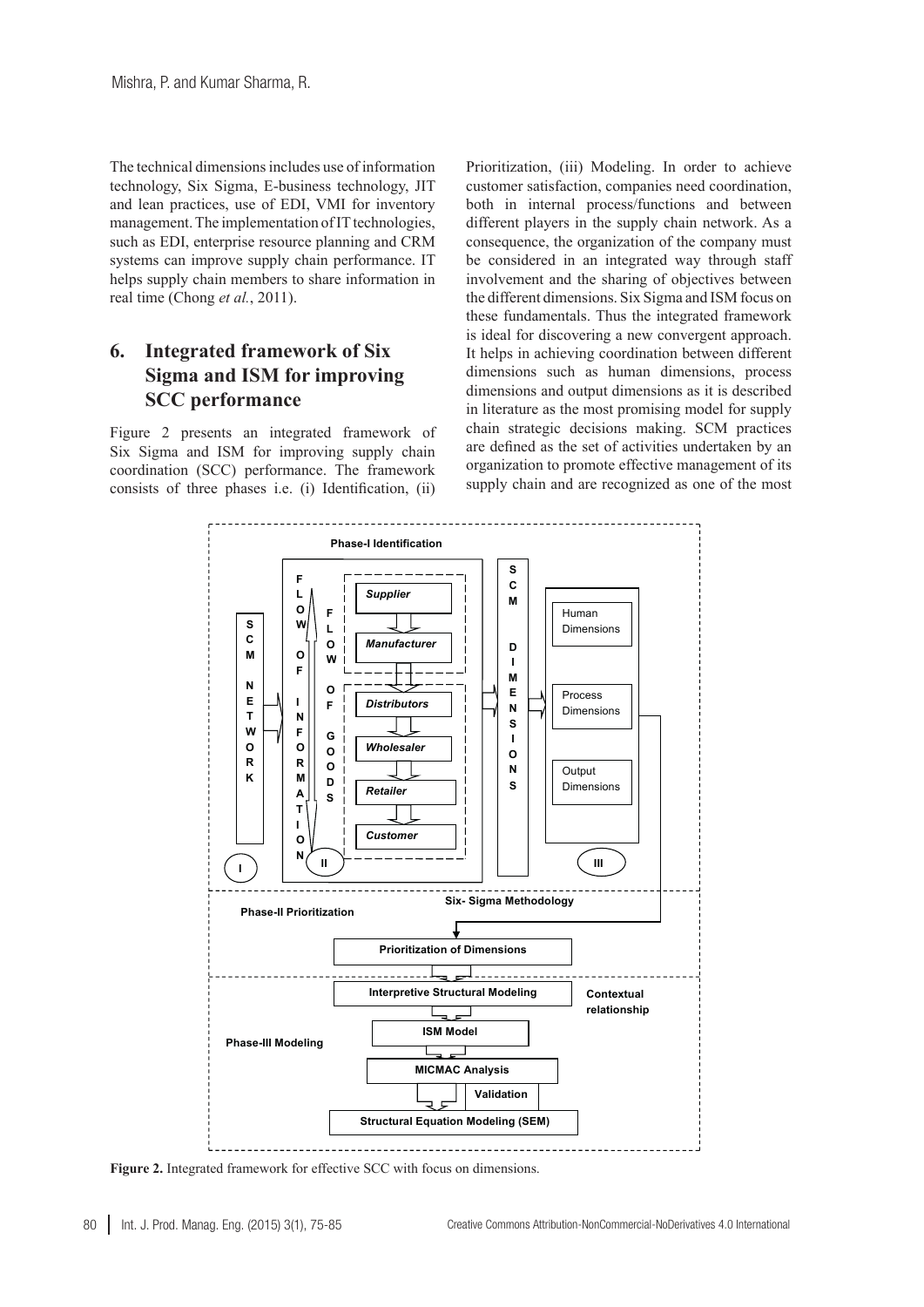important areas for competitiveness and growth of the industries. In literature authors (Gunasekaran, 2001; Wang *et al.*, 2004; Knowles *et al.*, 2005; Li *et al.*, 2011) developed various frameworks based on balanced scorecard (BSC), Supply Chain Operations and Reference model (SCOR), Analytic Hierarchy Process (AHP), and maturity models to integrate and analyze SCM dimensions. At the same time they stressed upon the need for development of integrated type of framework for measuring SCM performance. Due to growing importance of SCM in global market, large business houses are heavily dependent on small to medium sized enterprises for good quality of products at low costs. Thus, forcing the enterprises to imbibe & practice quality culture in their business activities which may help to minimize waste & reduce variability, improve consistency, and increase efficiency and productivity (Gunasekaran, 2001; Wang *et al.*, 2004; Li *et al.*, 2011).

The different steps of the framework are presented below in following paragraphs.

**Phase-I: Identification:** Phase–I consists of four sub steps i.e. SCM network, SCM process, SCM dimensions.

- **SC network:** Supply chain network is a coordinate system of organizations, people, activities, information and resources involved in moving a product or service in physical or virtual manner from supplier to customer. In the study a SCN model is developed (Figure 1) to show various entities such as suppliers, manufacturer, distributors, wholesaler, retailers and customers through which raw materials are acquired, transformed and are distributed to the customers. The objective of each entity is to make easy the schedule of materials from upstream to downstream and, in turn, deliver products to customers. In order to improve supply to the end customer, it is important to develop strong coordination and partnership within the SCN.
- **SCM** process: SCM process depicts flow of goods/ flow of information in a network consisting of supplier, manufacturer, distributor, wholesaler, retailer and customer linked together via the feed forward flow of materials and the feedback flow of information. These entities are involved in providing and delivering final products from supplier's to the customer's in the whole process.
- **SCM** dimensions: SCM practices are a set of activities undertaken in an organization to promote effective management of various supply chain dimensions may be classified as (i) human,

(ii) process and (iii) output dimensions. Based upon critical review of literature, authors have identified various human dimensions such as (i) Managerial Support, (ii) Information sharing, (iii) Leadership, (iv) Feedback & Reward, (v) Communication & Co-operation, (vi) Training & Education, (vii) Self-management, (viii) Team flexibility, (ix) Employee participation, (x) Process improvement. Process dimension of paint industry has been considered for improving the SCM performance. Output dimensions such as perfect order fulfillment, quality level and cost will be considered for measuring supply chain performance.

Phase-II: Prioritization: It consists of application of six sigma methodology to prioritization of dimensions.

- **Six Sigma:** Six Sigma methodology be required to be applied to reduce defect and improve job successful. By their nature, they appear to be systematically at predetermined processes to improve. Hence, once the supply chain objectives are accomplished, they provide solutions at every stage of detail by eliminating the nonvalue added activities and reducing the process variability. The dynamic effects like changes in production rate, poor quality in raw materials and other effects related to the bullwhip behavior of a supply chain. Six Sigma completes a process, by aligning the strategic opportunities with the capability to execute them.

**Phase -III: Modeling:** It makes use of Interpretive Structural Modeling (ISM) framework to establish contextual relationships among SCM dimensions and SEM is used to validate the model.

#### **6.1. Interpretive structural modeling (ISM)**

After that authors tried to measure and investigate the structural relationships between key dimensions for effective SCC. It makes use of Interpretive Structural Modeling (ISM) framework to establish contextual relationships among SCM dimensions. ISM model developed after removing the transitivity as described in ISM methodology. In order to determine driving power and dependence of each dimension MICMAC analysis has been done. MICMAC is "*Matrice d' Impacts Croises Multiplication Appliquee A un Classement*". The objective of Cross-Impact Matrix Multiplication Applied to the Classification (MICMAC) analysis is to analyze driving and dependence power of each dimension. According to Singh *et al.*, 2007; Talib *et al.*, 2011; and Borade and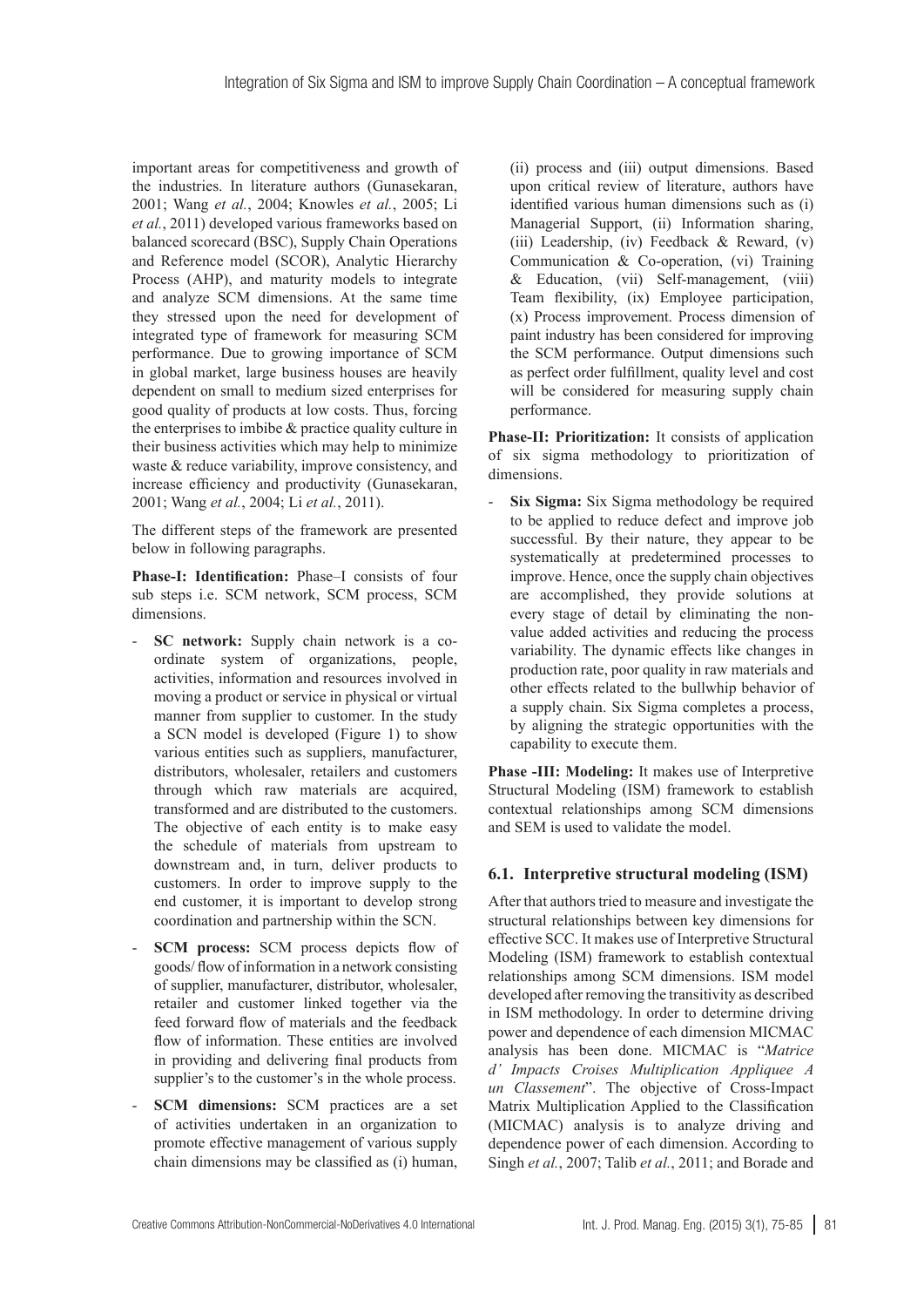Bansod 2012, MICMAC analysis is a classification based on driving power and dependence of each dimensions. Although various dimensions are critical to organization competitiveness, research so far has tended to focus on SCOR, BSC, total quality management (TQM), activity based costing (ABC), just in time (JIT), etc., but in literature hardly any description of an integrated framework which prioritize and establish structural relationship between various dimensions using ISM methodology is presented. As none of the previous research has grouped or analyzed SC dimensions critical to SCC which can be structured into any framework or model for analyzing the structural relationship among them. However, the ISM model needs to be statistically validated. The model can be validated with some empirical data and case studies with the help of structural equation modeling (SEM).

## **7. Conclusion**

The purpose of this paper is to propose a conceptual supply chain integrated framework based on Six Sigma and ISM methodology to improve an entire supply chain performance. A three level framework for achieving the integration has been proposed which is in the form of (i) Identification, (ii) Prioritization, (iii) Modeling. The focus of the Six Sigma and ISM is to develop the concept of an integrated deployment models, refine the Six Sigma deployment methodology, add metrics, tools, technologies and capabilities through ISM to address the relationship and integrate a highly structured Six Sigma an implementation methodology with the ISM

approach. The integration of Six Sigma is based on the ISM supply chain strategic approach, simplified by the tools of the DMAIC problem solving method. Six Sigma beliefs recommend the potential to refine current approaches to supply chain improvement. It offers likely benefits in delivering reduced variations over and above the elimination of waste and non-value added activity delivering by existing approaches. The application of Six Sigma methodology in the network model helps us to understand information regarding the strength and weaknesses of various supply chain entities in a supply chain. The model can be applied in practice by organizations in near future by following case study approach. Hence, this framework allow the companies to evaluate their own processes effectively, compare their performance with others i.e. companies both within and outside their industry segment. Main contribution of this study is that framework developed will be very useful for the management in selecting suitable dimensions for cultivating coordination in a supply chain and getting competitive advantage. The present model can be statistically validated with use of structural equation modeling (SEM) which has the ability to test the validity of such models. The model also can be validated with some empirical data and case studies.

#### **Acknowledgements**

The authors would like to acknowledge the valuable support received from Editor-in-Chief and anonymous reviewers who have helped us with their comments to improve the manuscript in present form.

## **References**

- Ahuja,V., Yang, J., Shankar, R. (2009). Benefits of collaborative ICT adoption for building project management, *Construction Innovation*, 9(3): 323-340. <http://dx.doi.org/10.1108/14714170910973529>
- Agus, A., Hajinoor M. S. (2012). Lean production supply chain management as driver towards enhancing product quality and business performance, Case study of manufacturing companies in Malaysia, *International Journal of Quality & Reliability Management*, 29(1): 92-121. <http://dx.doi.org/10.1108/02656711211190891>
- Antony, J., Kumar, M., Tiiwari, M.K. (2005). An application of six sigma methodology to reduce the engine-overheating problem in an automotive company, Proceedings of the Institution of Mechanical Engineers, Part B. *Journal of Engineering Manufacturer*, 219(8): 633-46. <http://dx.doi.org/10.1243/095440505X32418>
- Antony, J., Antony, F., Kumar, M. (2007). Six Sigma in service organizations: benefits, challenges and difficulties, common myths, empirical observations and success factors, *International Journal of Quality & Reliability Management*, 24(3): 294-311. [http://dx.doi.](http://dx.doi.org/10.1108/02656710710730889) [org/10.1108/02656710710730889](http://dx.doi.org/10.1108/02656710710730889)
- Arshinder, K. A., Deshmukh, S. G. (2008). Supply chain coordination: perspective, empirical studies and research directions, *International Journal of Production Economics*, 115(2): 316-335.<http://dx.doi.org/10.1016/j.ijpe.2008.05.011>
- Bala, H. (2013). The effects of IT-enabled supply chain process change on job and process outcomes: A longitudinal investigation, *Journal of Operations Management*, 31: 450-473.<http://dx.doi.org/10.1016/j.jom.2013.07.014>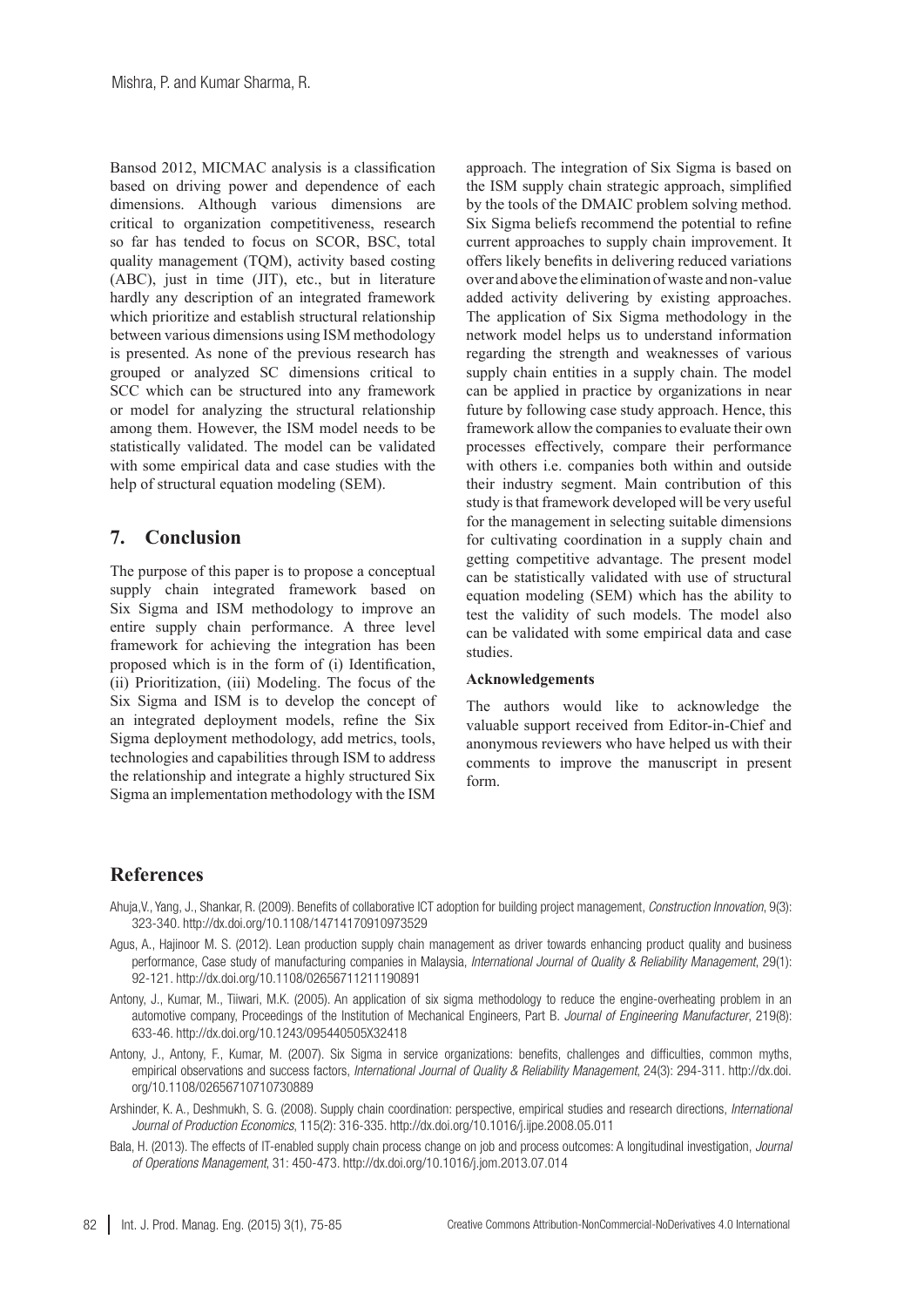Borade, A. B., Bansod, S. V. (2012). Interpretive structural modeling- based framework for VMI adotion in Indian industries, *International Journal of Advances Manufacturing Technology*, 58: 1227-1242. [http://dx.doi.org/10.1007/s00170](http://dx.doi.org/10.1007/s00170-011-3458-4)-011-3458-4

- Brah, S. A., Wong, J. L., Rao, B. M. (2000). TQM and business performance in the service sector: a Singapore study, *International Journal of Operations and Production Management*, 20(11): 1293-1312. <http://dx.doi.org/10.1108/01443570010348262>
- Burgess, K., Singh, P.J., Koroglu, R. (2006). Supply chain management: a structured literature review and implications for future research, *International Journal of Operations & Production Management*, 26(7): 703-29.<http://dx.doi.org/10.1108/01443570610672202>
- Cao, N., Zhang, Z., To, K.M., Ng, K.P. (2008). How are supply chains coordinated? An empirical observation in textile apparel business, *Journal of Fashion Marketing & Management*, 12(3): 384-97.<http://dx.doi.org/10.1108/13612020810889326>

Chang G. (2009). Total quality management in supply chain, *International Business Research*, 2(4): 81-85.

- Chang S.I., Yen, D.C., Chou, C.C., Wu, H.C., Lee, H.P. (2012). Applying Six Sigma to the management and improvement of production planning procedure's performance, *Total Quality Management & Business Excellence*, 23(3-4): 291-308. [http://dx.doi.org/10.1080/1](http://dx.doi.org/10.1080/14783363.2012.657387) [4783363.2012.657387](http://dx.doi.org/10.1080/14783363.2012.657387)
- Chen, I.J., Paulraj, A. (2004). Towards a theory of supply chain management: the constructs and measurements, *Journal of Operations Management*, 22(2): 119-50. <http://dx.doi.org/10.1016/j.jom.2003.12.007>
- Chong, A.Y.L., Chan, F.T.S., Ooi, K.B., Sim, J.J. (2011). Can Malaysian firms improve organizational/innovations performance via SCM, *Industrial Management and Data Systems*, 111(3): 410-431.<http://dx.doi.org/10.1108/02635571111118288>

Chopra, S., Meindl, P. (2007). *Supply Chain Management: Strategy, Planning, and Operation*, Prentice-Hall.

Dasgupta, T. (2003). Using the six –sigma metric to measure and improve the performance of a supply chain, *Total Quality Management & Business excellence*, 14(3): 355-366.<http://dx.doi.org/10.1080/1478336032000046652>

Gunasekaran, A., Patel, C., Tirtiroglu, E. (2001). Performance measures and metrics in a supply chain environment, *International Journal of Operations & Production Management*, 21(1-2): 71-87.<http://dx.doi.org/10.1108/01443570110358468>

Harrison, A., van Hoek, R. (2008). *[Logistics Management and Strategy: Competing Through The Supply Chain](http://www.husdal.com/2007/09/01/book-review-logistics-management-and-strategy/)*, London: Prentice-Hall.

- Hervani, A., Helms, M.M., Sarkis, J. (2005). Performance measurement for green supply chain management, *Benchmarking: An international Journal*, 12(4): 330-353. <http://dx.doi.org/10.1108/14635770510609015>
- Hsu, M.H., Ju, T. L., Yen, C.H., Chang, C.M. (2007). Knowledge sharing behavior in virtual communities: The relationship between trust, self-efficacy, and outcome expectations, *International Journal of Human Computer Studies*, 65: 153-169. [http://dx.doi.org/10.1016/j.](http://dx.doi.org/10.1016/j.ijhcs.2006.09.003) [ijhcs.2006.09.003](http://dx.doi.org/10.1016/j.ijhcs.2006.09.003)
- Jharkharia, S., Shankar, R. (2005). IT-enablement of supply chains: understanding the barriesrs, *The Journal of Enterprise Information Management*, 18(1): 11-27.<http://dx.doi.org/10.1108/17410390510571466>
- Karimi, E., Rafiee, M. (2014). Analyzing the Impact of Supply Chain Management practices on organizational performance through Competitive Priorities (Case Study: Iran Pumps Company), *International Journal of Academic Research in Accounting, Finance and Management Sciences*, 4(1): 1–15. <http://dx.doi.org/10.6007/IJARAFMS/v4-i1/503>
- Kanji, G.K., Wallace, W. (2000). Business excellence through customer satisfaction, *Total Quality Management*, 11(7): 979–998. [http://](http://dx.doi.org/10.1080/09544120050135515) [dx.doi.org/10.1080/09544120050135515](http://dx.doi.org/10.1080/09544120050135515)
- Kaynak, H., Hartley, J.L. (2008). A replication and extension of quality management intothe supply chain, *Journal of Operations Management*, 26(4): 468-489.<http://dx.doi.org/10.1016/j.jom.2007.06.002>
- Khang, T.S., Arumugam, V., Chong, A.Y-L., Chan F. T.S. (2010). Relationship between supply chain management practices and organizations performance: a case study in the Malaysian service industry, *International Journal of Modeling in Operation Management*, Vol.1(1): 84- 106.<http://dx.doi.org/10.1504/IJMOM.2010.035256>
- Kim, B., Oh, H. (2005). The impact of decisions making sharing between supplier and manufacturer on their collaboration performance, *Supply Chain Management: An International Journal,* 10(3-4): 223-236.<http://dx.doi.org/10.1108/13598540510606287>
- Koh, S.C. Demirbag, M., Bayraktar, E., Tatoglu, E., Zaim, S. (2007). The impact of supply chain management practices on performance of SMEs, *Industrial Management & Data Systems*, 107(1): 103-124.<http://dx.doi.org/10.1108/02635570710719089>
- Knowles, G., Whicker, L., Femat, J. H., Canales, F. D. C. (2005). A conceptual model for the application of Six Sigma methodologies to supply chain improvement, *International Journal of Logistics: Research and Applications*, 8(1): 51-65. [http://dx.doi.](http://dx.doi.org/10.1080/13675560500067459) [org/10.1080/13675560500067459](http://dx.doi.org/10.1080/13675560500067459)
- Lau, J.S.K., Huang, G.Q., Mak, K.L. (2004). Impact of information sharing on inventory replenishment in divergent supply chains, *International Journal of Production Research*, 42(5): 919– 941.<http://dx.doi.org/10.1080/00207540310001628911>
- Lee, H.L. (2000). Creating value through supply chain integration, *Supply Chain Managemen Review*, 4(4): 30-36.
- Li, S., Ragu-Nathan, B., Ragu-Nathan, T. S., Rao, S. S. (2006). The impact of supply chain management practices on competitive advantage and organizational performance, *International Journal of Management Science*, *Omega*, 32): 107-124. [http://dx.doi.org/10.1016/j.](http://dx.doi.org/10.1016/j.omega.2004.08.002) [omega.2004.08.002](http://dx.doi.org/10.1016/j.omega.2004.08.002)
- Li, Y., Chang, K.C., Chen H.G., Jiang, J.J. (2010). Software development team flexibility antecedents, *Journal System Software*, 83(10): 1726-1734. <http://dx.doi.org/10.1016/j.jss.2010.04.077>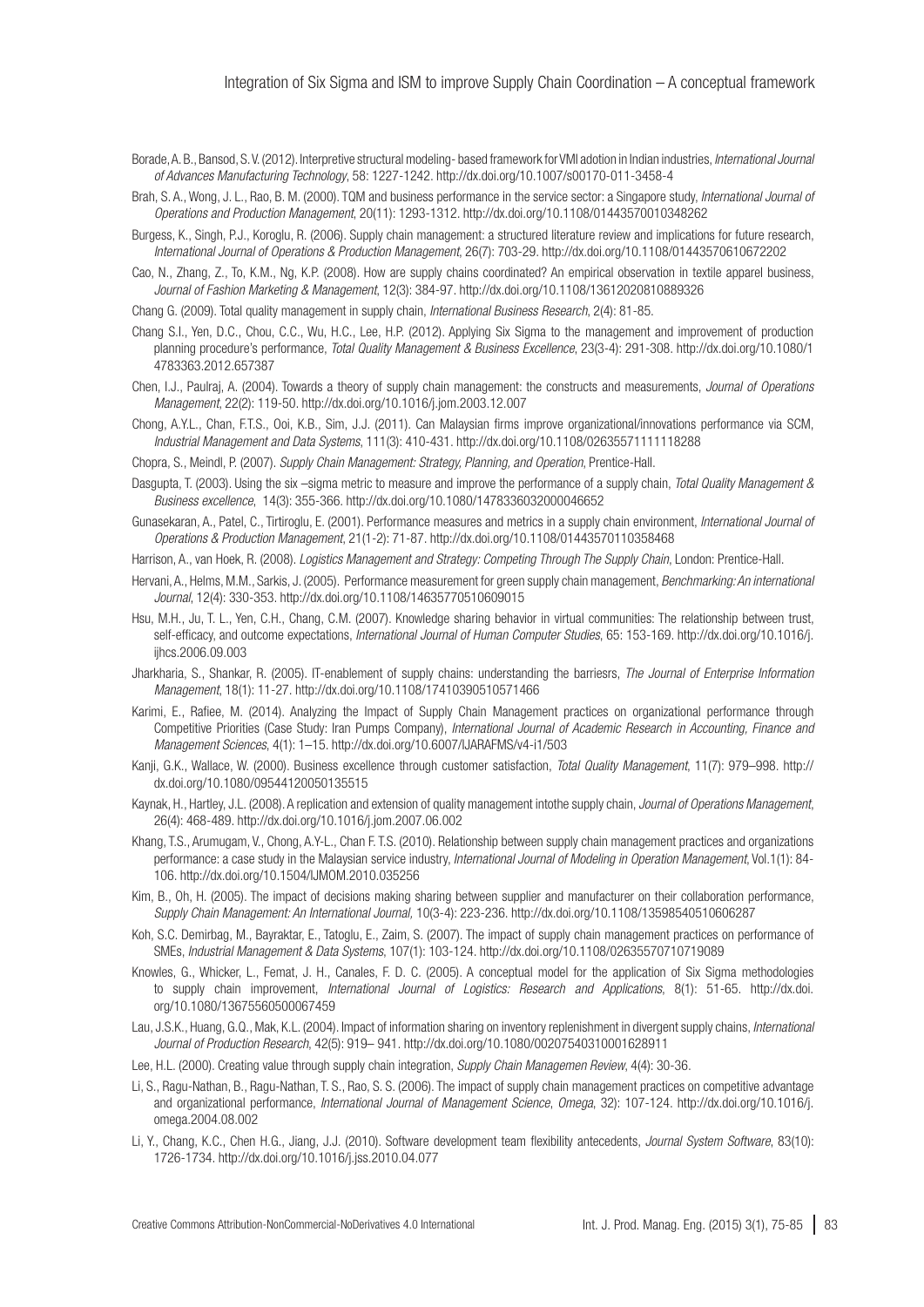- Li, L., Su, Q., Chen X., (2011). Ensuring supply chain quality performance through applying the SCOR model, *International Journal of Production Research*, 49(1): 33-57.<http://dx.doi.org/10.1080/00207543.2010.508934>
- Lin, C., Chow, W. S., Madu, C. N., Kuei, C.H., Yu, P. P. (2005). A structural equation model of supply chain quality management and organizational performance, *International Journal of Production Economics*, 96(3): 355-365.<http://dx.doi.org/10.1016/j.ijpe.2004.05.009>
- Li, S., Lin, B. (2006). Accessing information sharing and information quality in supply chain management, *Decision Support Systems*, 42(3): 1641–1656.<http://dx.doi.org/10.1016/j.dss.2006.02.011>
- Luai E. Jraisat, Ihab H. Sawalha (2013). Quality control and supply chain management: a contextual perspective and a case study, *Supply Chain Management: An International Journal*, 18(2): 194–207. <http://dx.doi.org/10.1108/13598541311318827>
- Lummus, R.R., Alber, K.L., (1997). *Supply Chain Management: Balancing the Supply Chain with Customer Demand*, The Educational and Resource Foundation of APICS, Falls Church, VA.
- Mandal, A., Deshmukh, S.G. (1994). Vendor selection using interpretive structural modelling, *International Journal of Operations & Production Management*, 14(6): 52-9. <http://dx.doi.org/10.1108/01443579410062086>
- Mishra P., Sharma, R. K. (2011). Reengineering the supply chain human dimensions using six-sigma framework, *International Journal for Quality research*, 5(3): 193-203.
- Nabhani, F., Shokri, A. (2009). Reducing the delivery lead time in a food distribution SMEs through the implementation of six sigma methodology, *Journal of Manufacturing Technology Management*, 20(7): 957-974.<http://dx.doi.org/10.1108/17410380910984221>
- Ooi, K.B., Bakar, N.A., Arumugam, V., Vellapan, L., Loke, A.K.Y. (2007). Does TQM influence employee's job satisfaction? An empirical case analysis, *International Journal of Quality and Reliability Management*, 24(1): 62-77.<http://dx.doi.org/10.1108/02656710710720330>
- Pande, Peter S., Neuman, Robert P., Cavanach, Roland R., (2000), *The Six Sigma Way*, McGraw-Hill, New York.
- Robinson, C., Malhotra, M. (2005). Defining the concept of supply chain quality management and its relevance to academic and industrial practice, *International Journal of Production Economics*, 96(3): 315–325.<http://dx.doi.org/10.1016/j.ijpe.2004.06.055>
- Romano, P., Vinelli, A. (2001). Quality management in supply chain perspectives, strategies and operative choices in a textile-apparel network. *International Journal of Operations & Production Management*, 21(4): 446-60.<http://dx.doi.org/10.1108/01443570110381363>
- Sage, A.P. (1977). *Interpretive structural modeling: methodology for large-scale systems*, McGraw-Hill, New York: 91-164.
- Samat, N., Ramayah, T., Saad, N.H. (2006). TQM practices, service quality, and market orientation some empirical evidence from a developing country, *Management Research News*, 29(11): 713–728.<http://dx.doi.org/10.1108/01409170610716025>
- Sharma S.K., Panda, B.N., Mahapatra, S.S., Sahu, S. (2011). Analysis of barriers for reverse logistics: an Indian perspective, *International Journal Model Optima*, 1(2): 101-106. <http://dx.doi.org/10.7763/IJMO.2011.V1.18>
- Simatupang, T.M., Wright. A.C., Sridharan, R. (2002). The knowledge of coordination for supply chain integration, *Business Process Management Journal*, 8(3): 289-308.<http://dx.doi.org/10.1108/14637150210428989>
- Singh M.D., Shankar, R., Narain, R., Agrawal, A. (2003). An interpretive structural modeling of knowledge management in engineering industries, *Journal of Advances in Management Research*, 1(1): 28-40. <http://dx.doi.org/10.1108/97279810380000356>
- Singh, R.K., Garg, S.K., Deshmukh, S.G. (2007). Interpretive structural modeling of factors for improving competitiveness of SMEs, *International Journal of Productivity and Quality Management*, 2(4): 423-40. <http://dx.doi.org/10.1504/IJPQM.2007.013336>
- Singh, M., Kant, R. (2008). Knowledge management barriers: an interpretive structural modeling Approach, *International Journal of Management Science Engineering Management*, 3(2): 141-150.
- Singh, Rajesh, K. (2011). Developing the framework for co-ordination in supply chain of SME's, *Business Process Management Journal*, 17(4): 619-638. <http://dx.doi.org/10.1108/14637151111149456>
- Sila, I., Ebrahimpour, M. (2005). An investigation of the total quality management survey based research published between 1989 and 2000: a literature review, *International Journal of Quality and Reliability Management*, 19(7): 902-970. [http://dx.doi.](http://dx.doi.org/10.1108/02656710210434801) [org/10.1108/02656710210434801](http://dx.doi.org/10.1108/02656710210434801)
- Sit, W., Ooi, K.B, Lin, B., Chong, A.Y.L. (2009). TQM and customer satisfaction in Malaysia's service industry, *Industrial Management & Data Systems*, 109(7): 957-975.<http://dx.doi.org/10.1108/02635570910982300>
- Soti, A., Shankar, R., Kaushal, O.P. (2010). Modeling the enablers of Six Sigma using interpretive structural modeling, *Journal of Modelling in Management*, 5(2): 124-141.<http://dx.doi.org/10.1108/17465661011060989>
- Swartwood, D. (2001). *How to SCOR with Six Sigma*, (Supply Chain Council).
- Talib, F., Rahman, Z., Qureshi, M.N. (2011). An interpretive structural modeling approach for modeling the practices of total quality management in service sector, *International Journal of Modeling in Operation Management*, 1(3): 223-250. [http://dx.doi.org/10.1504/](http://dx.doi.org/10.1504/IJMOM.2011.039528) [IJMOM.2011.039528](http://dx.doi.org/10.1504/IJMOM.2011.039528)
- Tanco, M., Mateo, R., Santos, J., Jaca, C., Viles, E. (2012). On the relationship between continuous improvement programs and their effect on quality defects: An automotive case study, *Total Quality Management & Business Excellence*, 23(3-4): 277-290. [http://dx.doi.org/1](http://dx.doi.org/10.1080/14783363.2011.637779) [0.1080/14783363.2011.637779](http://dx.doi.org/10.1080/14783363.2011.637779)